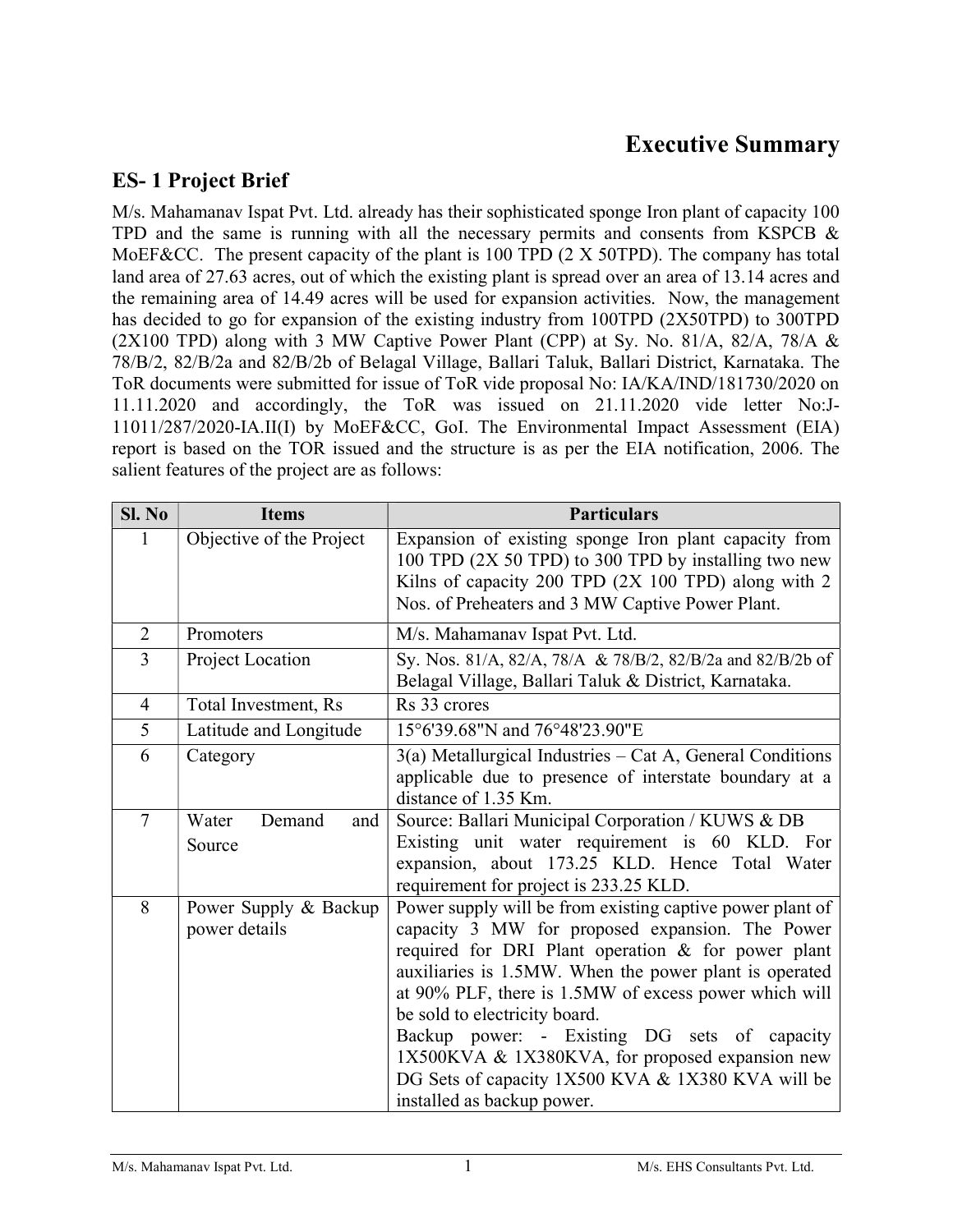| SI. No | <b>Items</b>                               | <b>Particulars</b> |
|--------|--------------------------------------------|--------------------|
|        | Technology Implemented   DRI Technology    |                    |
| 10.    | No. of working days                        | 330 days           |
| 11.    | Total manpower (during   90 Nos. of people |                    |
|        | operation phase)                           |                    |

# ES.2 Raw Material Requirement and Product Details

| Raw<br><b>Materials</b> | <b>Sponge Iron</b> | Per Ton of  Quantity (TPD) <br>for 200 TPD | <b>66,000 Tons of</b><br>Sponge Iron/A | <b>Mode of Transportation</b>  |
|-------------------------|--------------------|--------------------------------------------|----------------------------------------|--------------------------------|
| Iron Ore                | $2.0$ T            | 400                                        | 1,32,000 TPA                           | By road through covered trucks |
| Coal<br>Imported        | $0.85$ T           | 170                                        | 56,100 TPA                             | By road through covered trucks |
| Lime Stone              | $0.05$ T           | 10                                         | 3300 TPA                               | By road through covered trucks |

### ES.3 Criteria for Site Selection and Resource Requirements

The location is ideal because of the easy availability of converted land for such industrial operations, there are many sponge iron manufacturing units in the surroundings, it may be noted that the raw material i.e. iron ore is also easily available in the surrounding mines, and there is heavy demand for the final products i.e. sponge iron, there are no ecologically sensitive areas, protected areas, wildlife sanctuaries etc., within10 Km radius of the project site.

| Sl.No. | <b>Particulars</b>                     | <b>Details</b>                                                                                                                                                                                                                                                                                                                                                                                                                                                                                                                                                                                          |
|--------|----------------------------------------|---------------------------------------------------------------------------------------------------------------------------------------------------------------------------------------------------------------------------------------------------------------------------------------------------------------------------------------------------------------------------------------------------------------------------------------------------------------------------------------------------------------------------------------------------------------------------------------------------------|
| 1.     | Land (Acre)                            | M/s. Mahamanav Ispat Pvt. Ltd. has already<br>acquired total land area of 27.63 Acres, out of<br>which the existing plant is spread over an area of<br>13.14 acres and area reserved for the proposed<br>expansion is 14.49 Acres.                                                                                                                                                                                                                                                                                                                                                                      |
| 2.     | Power Supply & Backup<br>power details | At present the supply is from grid $&$ in future<br>power supply will be from proposed captive<br>power plant of capacity 3 MW for proposed<br>expansion. The power required for DRI plant<br>operation & for power plant auxiliaries is<br>1.5MW. When the power plant is operated at<br>90% PLF, there is 1.5MW of excess power which<br>will be sold to electricity board.<br>Backup power: - Existing DG sets of capacity<br>1X500 KVA & 1X380 KVA, for proposed<br>expansion new DG Sets of capacity 1X500 KVA<br>& 1X380 KVA will be installed as backup<br>power. With stack as per KSPCB Norms. |
| 3.     | Rotary Kiln Nos. & Capacities          | Existing 2 of 50 TPD & New 2 of 100TPD                                                                                                                                                                                                                                                                                                                                                                                                                                                                                                                                                                  |
| 4.     | Rotary Cooler Discharge Unit           | $2$ Nos.                                                                                                                                                                                                                                                                                                                                                                                                                                                                                                                                                                                                |
| 5.     | Atmospheric Fluidized bed              | 1 No.                                                                                                                                                                                                                                                                                                                                                                                                                                                                                                                                                                                                   |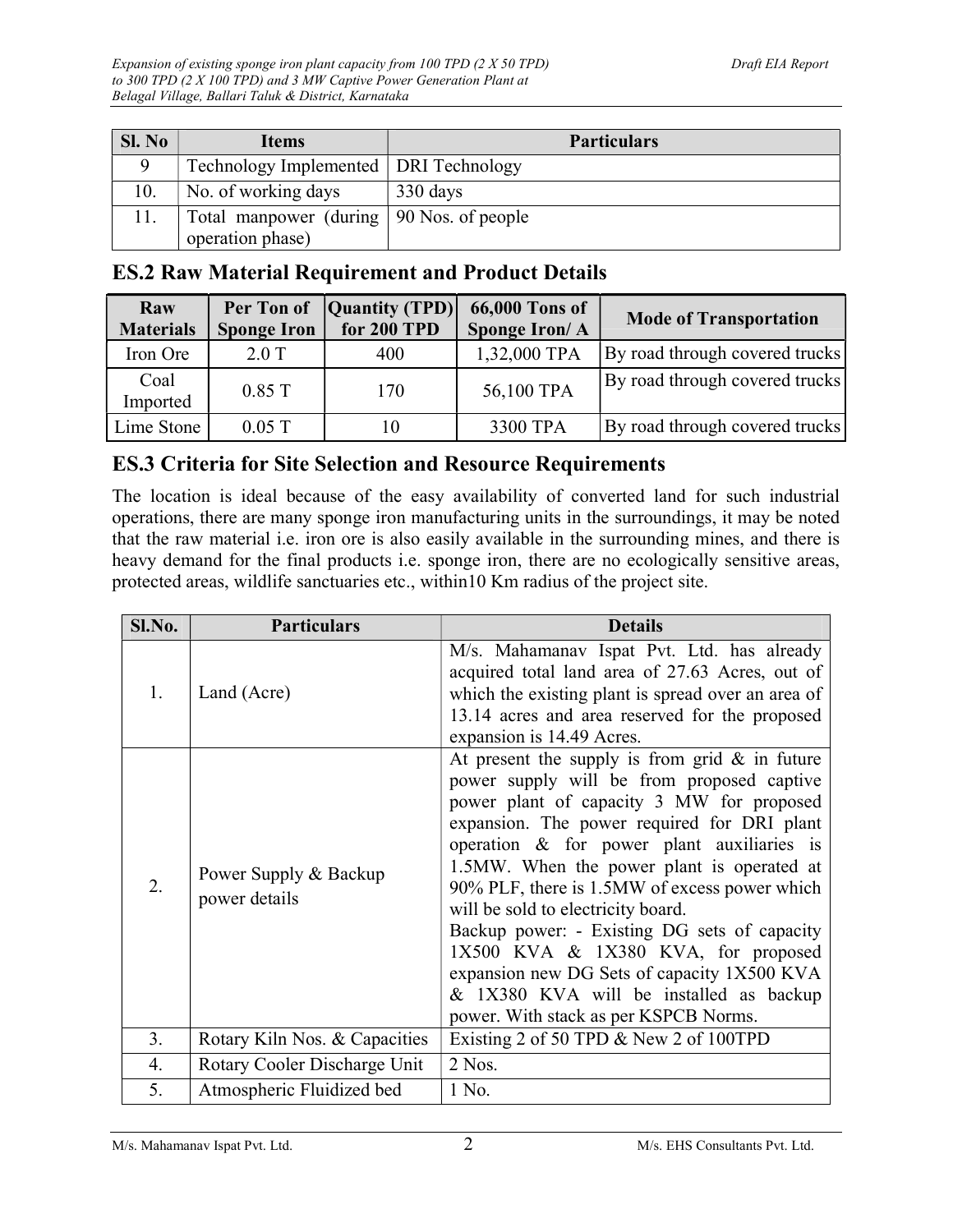| Sl.No. | <b>Particulars</b>                   | <b>Details</b>                                                         |
|--------|--------------------------------------|------------------------------------------------------------------------|
|        | Combustion (AFBC) Boiler             |                                                                        |
| 6.     | Waste Heat Recovery Boiler<br>(WHRB) | $4$ Nos.                                                               |
| 7.     | Bag Filters with chimney             | 4 Nos. Height of chimney 30 meters.                                    |
|        | <b>ESP</b>                           | 3 Nos. attached to Rotary Kiln with stack as per<br><b>KSPCB</b> norms |

# ES.4 Process Description

The process for the production of sponge iron consists of the reduction of iron ore with solid carbonaceous material i.e. coal in a rotary kiln at high temperature and then cooled to room temperature in the rotary cooler with indirect water cooling system. The products are then screened and magnetically separated. Sponge iron being magnetic gets attracted and gets separated from the non-magnetic char.

#### • DRI Technology

In the process for the production of sponge iron, the raw materials i.e. iron ore, feed coal and lime stone are feed to the rotary kiln through feed tube in a pre-determined ratio by electronic weighing equipment. Rotary kiln is inclined at an angle and is internally lined with refractory. An AC variable speed motor at a steeples variable speed rotates it. The fine coal is blown from the discharge end of the kiln to maintain the required temperature and the carbon concentration in the bed. The kiln has five shell air fans mounted on the top, which blow air in the respective zones to maintain the required temperature profile. The material and the hot gasses move in the counter current direction as a result the iron ore gets pre-heated and gradually reduced by the time it reaches the discharge end.

#### • Rotary Cooler

The hot material after the reduction is complete is then transferred to the rotary cooler via the transfer chute. The rotary cooler is made up of Mild Steel shell. It is also inclined and rotates driven by an AC motor. Complete shell is covered by thin layer of water. By this the material gets cooled to  $80^{\circ}$ C and is discharged on the belt conveyor by the double pendulum valve. The kiln has to be always operated on positive pressure as any leakage into the system will cause the re- oxidation of the sponge iron thereby causing the drop in the quality of the product.

#### Magnetic separators

The material after the discharge from the cooler is dropped on to the cooler discharge conveyor. The material is then sent to the product separation system. In product separation system consisting of double deck screen, the material is screened to 0-3mm and 3-20 mm size fractions. The oversize i.e. +20 mm obtained is small quantity so it is taken on the floor or diverted to the sponge iron bin. The 0- 3 mm size fraction is called the fines are fed to a drum type magnetic separator where the magnetic sponge iron fines and the non-magnetic dolochar separated and fed to the respective bins through the chutes and conveyor. The coarser fraction is similarly separated by another magnetic separator and fed to respective bins.

M/s. Mahamanav Ispat Pvt. Ltd.  $\frac{3}{3}$  M/s. EHS Consultants Pvt. Ltd.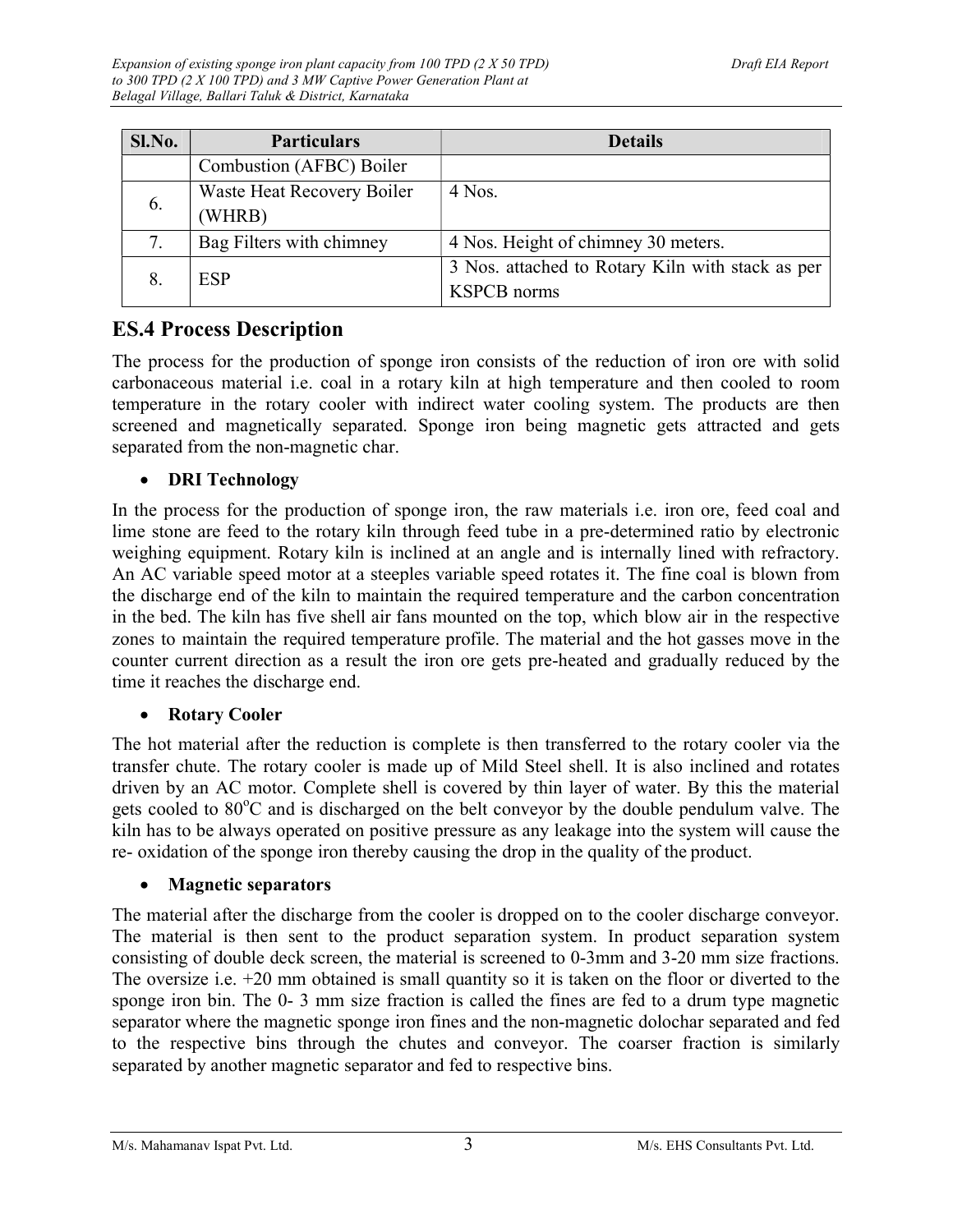#### Captive Power Generation – Waste Heat Recovery Boiler

There will be 4 Nos. of WHR Boilers  $& 1$  no of AFBC boiler to the existing kiln  $&$  proposed new Kiln. All the Kilns are provided with Iron ore preheater Kilns. During the counter current flow of flue gases from the Kiln, the iron ore will be dried and preheated in the preheater Kiln and all washable dust and ore fines will be separated at preheater outlet and  $+3$  mm ore will be fed into the kiln. To increase the flue gas temperature to have required steam quality, the char will be fired in the AFBC boiler which will increase the gas temperatures to around  $600-650^{\circ}$ C.

## ES.5 Present status of the Environment

In order to assess the baseline environment of the project site, monitoring of various environmental attributes were conducted by EHSCPL during December 2020 to February 2021. In addition to the baseline monitoring, field inspection of study area within 10 Km radius, collection of secondary data and discussion with neighbourhood public, officials were done by the study team.

Land Use: In the study area of 10 Km radius majority of the project buffer area (Outside the proposed industrial premises) is fallow land occupying an area of 1222.8 ha representing about 38.91 %, open scrub occupying 30.32 % and fallow land occupying 38.91%.

Meteorology: Meteorological monitoring was carried out at project site during Dec 2020 to Feb 2021. Temperature during the study period was in the range of 12.6<sup>o</sup>C to 34.2<sup>o</sup>C. Wind speed was 3.6 m/s and prominent wind direction was towards East and South East.

Air Environment: Ambient air quality monitoring was carried out at 8 different locations including two downwind and two upwind directions. The AAQM results for  $PM_{10}$  (51.28  $\mu$ g/m<sup>3</sup> to 84.23  $\mu$ g/m<sup>3</sup>), PM<sub>2.5</sub> (15.03  $\mu$ g/m<sup>3</sup> to 27.98  $\mu$ g/m<sup>3</sup>), SO<sub>2</sub> (5.55  $\mu$ g/m<sup>3</sup> to 10.08  $\mu$ g/m<sup>3</sup>), NO<sub>2</sub> (13.06  $\mu$ g/m<sup>3</sup> to 26.07  $\mu$ g/m<sup>3</sup>) and CO (0.54 mg/m<sup>3</sup> to 1.13 mg/m<sup>3</sup>) were well within the standards stipulated by NAAQ Standards 2009. Lead & Nickel are found in trace quantities in the study area. The rest of the parameters as per NAAQ, 2009 are found to be below detectable limit. AQI of the study area was calculated and found to be good for all the parameters.

Noise Levels: The ambient noise level monitoring was conducted at 8 locations in and around the project site. The noise levels were in the range of 43.79 to 75 dB (A) during day time and 36 to 70 dB(A) during night time. The results of noise levels during day and night were found to be within CPCB standards.

Surface Water Quality: Surface Water sampling & analysis is carried out at 5 locations in the study area. Analysis reports reveal that, the surface water quality in the study area is of excellent quality (SW-3 & SW-5), Good quality (SW-1), Very Poor quality (SW-2) & not fit for Drinking (SW-4). However, it has to be noted that no wastewater will be generated from the process as the water will be used only for cooling purpose & subjected to continuous recirculation.

Ground Water Quality: Ground water (Bore well) samples were collected at 7 locations and analysed to know the baseline water environment. Potassium values ranges from 0.92 mg/L (GW-4) to 11.37 mg/L (GW-6) with mean value of 4.32 mg/L, Sodium values ranges from 19.20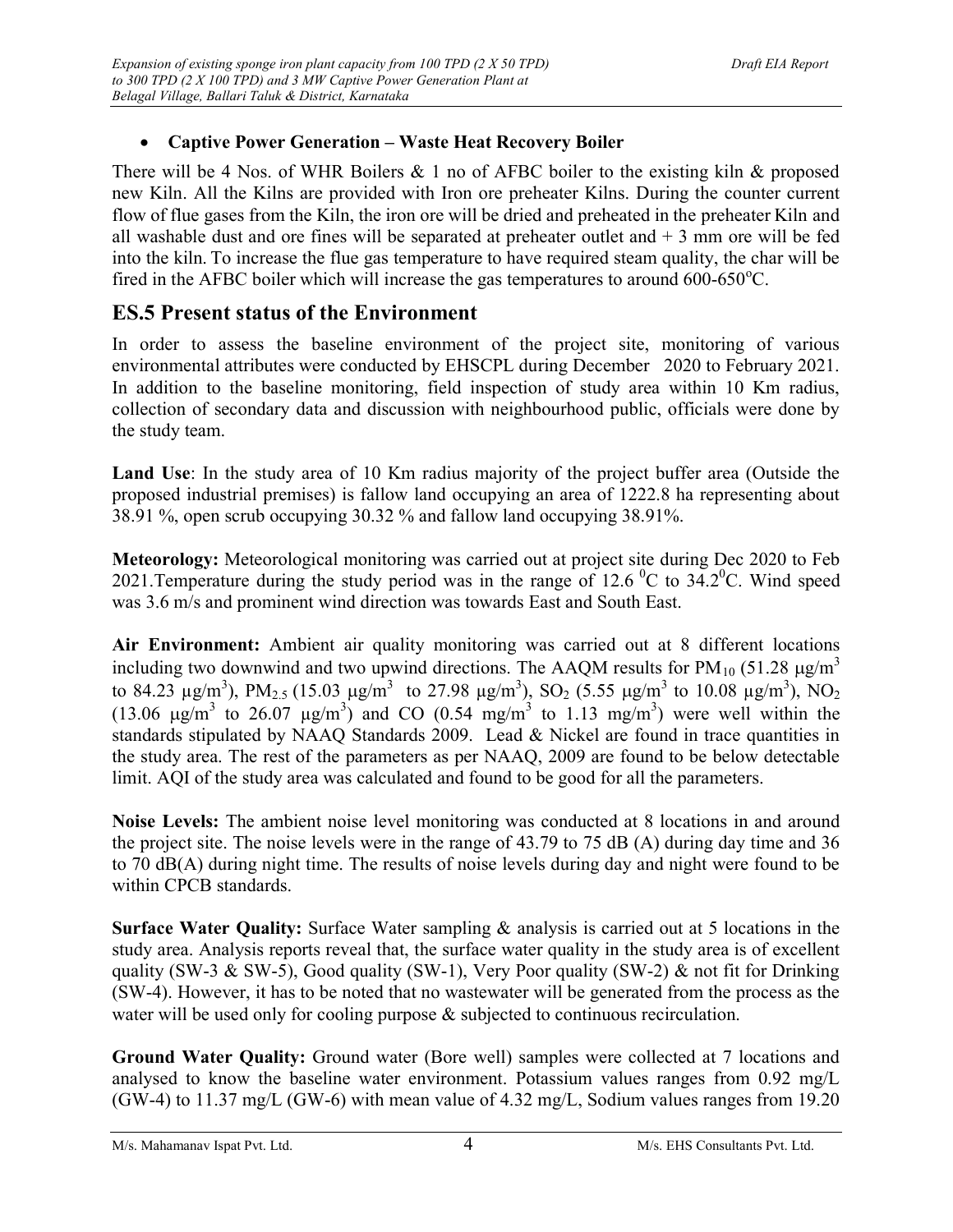mg/L (GW-7) to 392.0 mg/L (GW-6) with mean value of 100.29 mg/L. trace amount of Arsenic was detected in two samples collected at GW-1 & GW-2 with 0.006 mg/L. Very small amount of Copper was detected in sample collected near Honnehalli Tanda (GW-5), Iron values ranges from 0.04 mg/L (GW-3) to 0.28 mg/L (GW-2), Zinc values ranges from 0.01 mg/L (GW-7) to 0.18 mg/L (GW-4). All the values are well within the standards (IS 10500:12 second Revision).

Geology: The Study area and its environs comprise Dharwar Super Group of rocks consisting Acid Volcanics, Banded Ferruginous iron ore Quartzite & Greywacke-Argillite belonging to Lower Proterozoic as the major litho units. Pink and Gray Granites intruded by Basic Dykes occurring within the study area.

Hydrogeology: The general flow direction of ground water in the study area is towards the east. The depth to water level varied between 14.0 to 35.0 m. The annual water level fluctuation is reported to be varying between 3.0 to 8.0 m in the study area.

Biological Environment: The project site is surrounded by Reserve Forests namely Honnahalli RF , Chikkantapur RF, Metriki RF , Mincheri RF, Marutla extension RF with fairly mixed jungle. According to Champion and Seth's classification of forest types (1968), the forest types surrounding the project site is predominantly Tropical Dry Deciduous Forests and Tropical Thorn forests.

During the studies, 49 tree species belonging to 5 families were recorded. Among them Millettia pinnata ( $n=25$ ) is the most dominant tree species recorded followed by *Terminalia arjuna* ( $n=9$ ) and Leucaena leucocephala (n=5). The Fabaceae family consist of 5 No. of individuals followed by Amaranthaceae consisting of 2 No. of individuals. The recorded species possess Ornamental, medicinal, Edible, Fodder & fuel wood values.

The proposed project site falls under Northern Dry Zone of agro-climatic region. Albizia lebbeck (L.) Benth., Azadirachta indica A. Juss, Leucaena leucocephala (Lam.) de Wit, Peltophorum pterocarpum (DC.) K. Heyne, Millettia pinnata, Terminalia arjuna, Cocos nucifera L. and Delonix regia (Hook.) Raf. are some of the common species recorded in the exciting project site and study area. There is no Protected area and wildlife corridor in the study area. A vide variant bird species recorded in study area, where as Black-Shouldered Kite, Indian Peafowl and Shikra belongs to Schedule I Species as per WL(P)A, 1972 Schedule were recorded in the study area. A vide variant butterfly's species recorded in study area, where as Common Pierrot belongs to Schedule I Species as per WL(P)A, 1972.

Socio Economic Studies: Socio-economic survey was carried out at 7 villages and the perceptions of the respondents in the surrounding areas are summarized as follows:

- Industrial growth in the region has significantly supported the sustainable livelihoods in the area especially for skilled and semi-skilled persons.
- Development of the secondary sector in the area has positively contributed to induced development leading to creation of multiplier self and wage employment opportunities.
- It would help further strengthen infrastructure development in the area.
- The groundwater resources in the area have been decreasing due to mining and other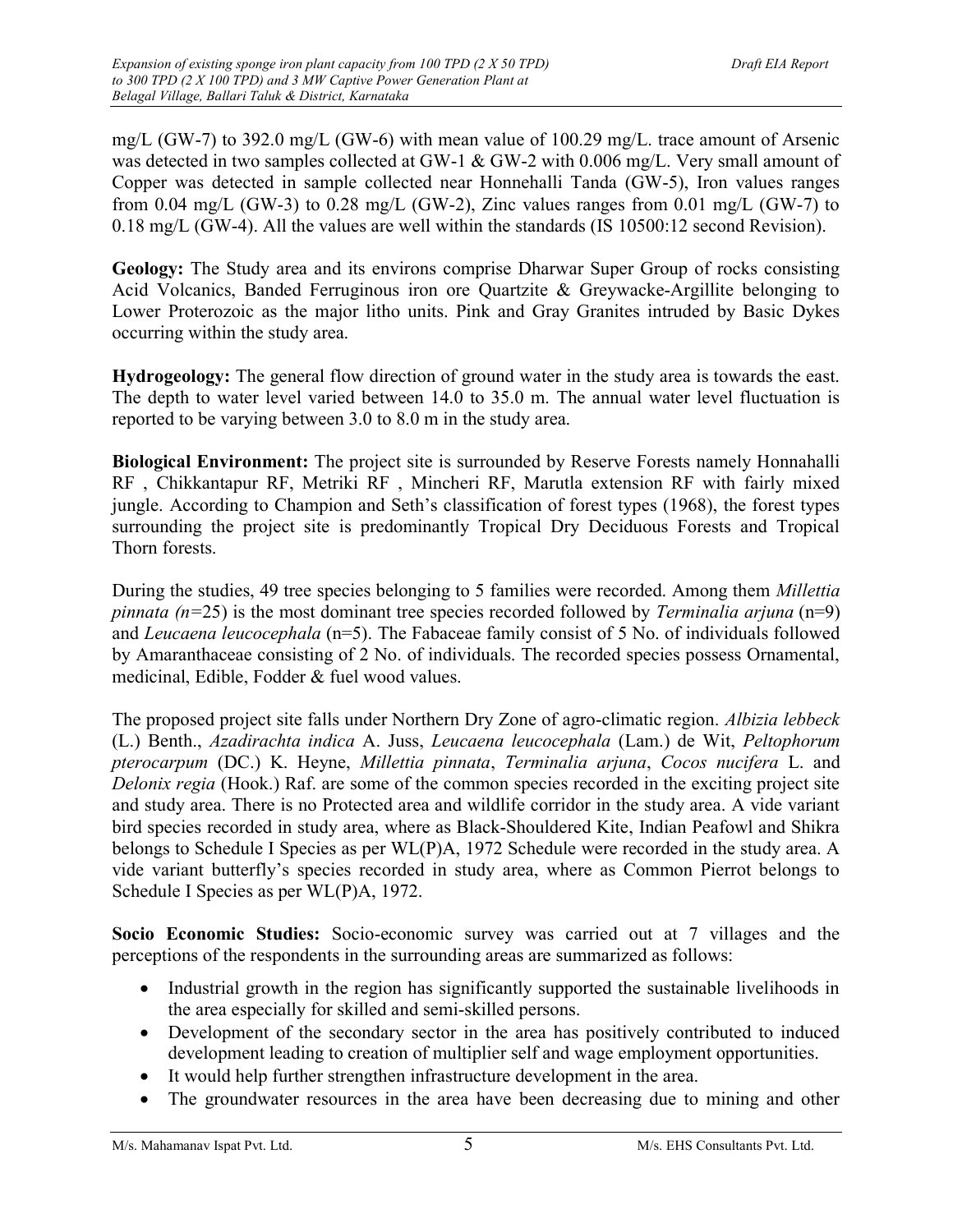industrial activities.

- It may aggravate air pollution through release of obnoxious gases and odours.
- Agricultural crop yields are decreasing due to continuous land degradation and aberrations in rainfall, it also causes cough, skin irritations and other health problems.

# ES.6 Anticipated Environmental Impacts and Mitigation Measures

#### ES. 6.1 Land Environment

During Construction Phase: Top soil will be disturbed during the expansion activity. Temporary loss of soil may be envisaged during the construction phase. There is no impact on land use since the proposed capacity expansion of the industry is within the existing industrial premises.

Excavated earth shall be stored separately and fully utilized for green belt development. Garland drains and surface ponds shall be constructed to arrest the surface run off and soil erosion. The drains shall be frequently desilted for free flow of water.

During Operational Phase: Iron ore fines, Char and Ash are the primary solid waste generated in the process. Out of which, Iron ore fines will be sold to cement plant / pallette plants and Char will be reused in the process and whereas the ash will be sold to brick manufacturing units. While transportation of this ash, there are chances of dust settling on nearby crops. The leakage of Used Oil and oil soaked cotton waste may result in soil contamination.

Fly ash will be collected in silos and regular water sprinkling will be done near storage area. While transportation and handling of the ash, the truck shall be covered with tarpaulins and loading shall be within the capacity of the truck. Used oil and Oil soaked cotton waste will be stored separately with impervious layer and handed over to KSPCB authorized recyclers.

### ES.6.2 Air Environment

During Construction Phase: The existing industrial premises are adequate for the proposed expansion. Additional sheds will be constructed for installation of Captive power plant. The major source of air pollution during construction phase will be fugitive emissions due to transportation activity. Dust may arise due to movement of dump trucks, construction equipment and other vehicles on unpaved roads and mixing and batching of aggregate for concrete preparation.

The vehicles used for transportation of construction material will be certified valid PUC. Temporary shed will be developed in order to store the construction material inside the project premises. The machinery used for construction purpose will be properly maintained and serviced. It will be ensured that diesel powered vehicles and construction machinery are properly maintained to minimize the exhaust emissions as well as noise generation.

During Operational Phase: The sources of air pollution sources are:

• New Rotary Kilns – 2 x 100 TPD & existing Rotary Kilns – 2 x 50 TPD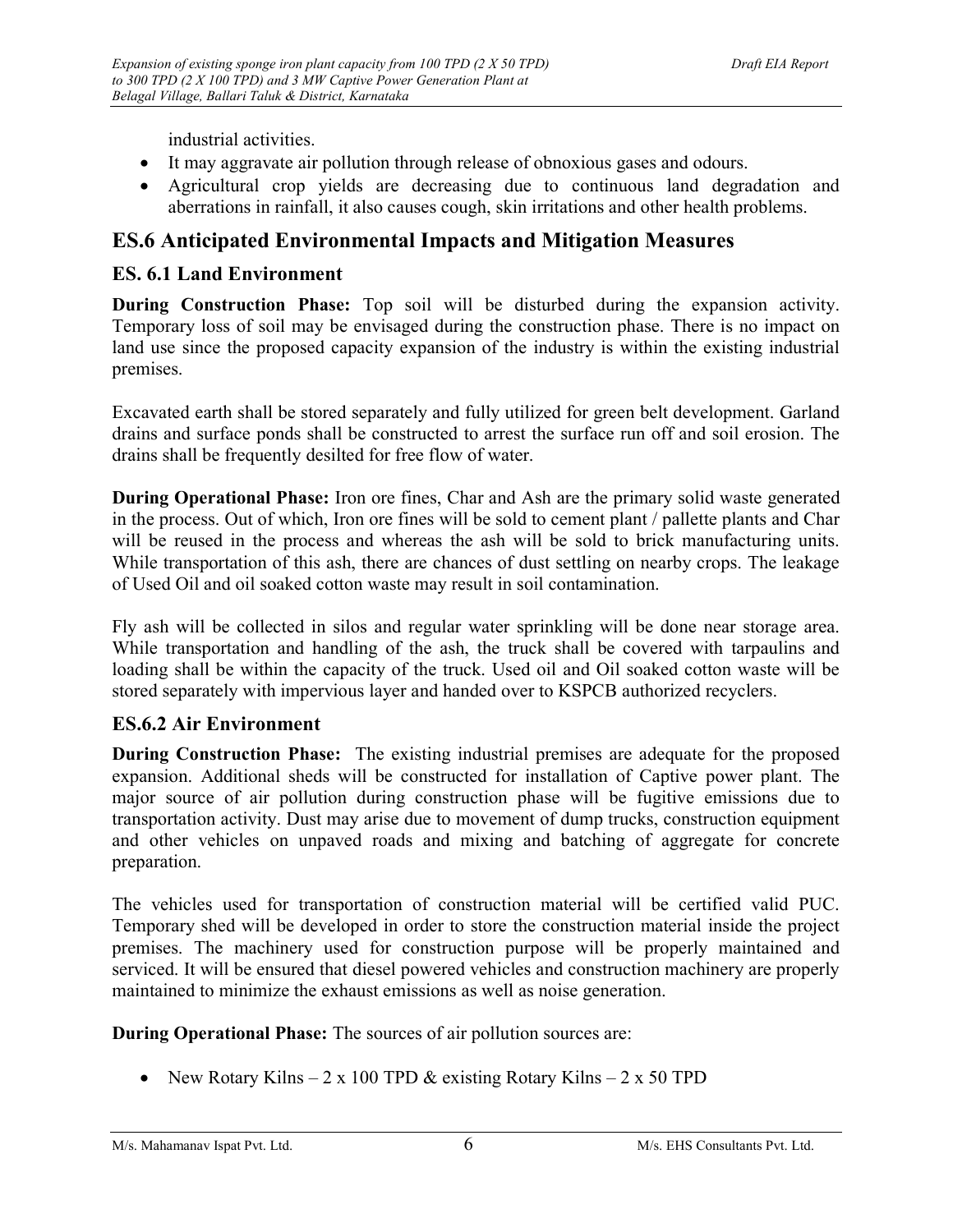- Waste Heat Recovery based Boiler 4 TPH x 2 Nos (Existing Kilns) and 6 TPH x 2 Nos (Proposed Kilns)
- Atmospheric Fluidized Bed Combustion (AFBC) Boiler 1 x 5TPH
- DG Set Existing 1 of 500 KVA & 1 of 380 KVA & New 1 of 500 & 1 of 380 KVA

The mitigation measures suggested in order to prevent air pollution are as follows:

- The Raw material such as iron ore and coal will be stored in the designated closed storage yard to avoid dust entraining to wind.
- The Raw material handling area will be provided with closed conveyor system. Dust extraction and fume extraction system will be provided to control the emissions and these units will be connected with stacks of 15m height.
- The Crushing of the raw materials such as iron ore and coal will be carried out in the closed area using GI sheets.
- The Rotary kilns will be connected with Dust collecting chamber, ABC and ESP to mitigate the pollution. The efficiency of the ESP will be 99.6%. After the emissions pass through the air pollution control equipment the clean air will be let out through the chimney of 50 meter height.

#### ES 6.3 Noise Environment

During Construction Phase: The source of noise during construction period will be due to movement of vehicles, movement of construction equipment like crane, bulldozer, Pumps, concrete mixers etc. The construction equipment which will be operating during the construction phase shall produce the sound ranges from 76-96 dB (A). The excess noise will create annoyance to the labors working at the industry.

- The workers exposed to the high noise area will be provided with PPEs like ear muff/ plugs to the workers.
- Selection of low noise generating machinery/equipment.
- The high noise zones at site will be demarcated and provided with enclosures & barriers.
- Installation of barricades all around the periphery will further minimize the noise levels.

During Operation Phase: The operation of industry will produce noise levels during day and night time. Various equipment will create vibration along with noise as noise is generated due to vibration also. Hence, the impact of vibration is mainly on health of workers who are exposed to machine vibrations.

Noise level can be reduced by stopping leakages from various steam lines, compressed air lines and other high pressure equipment. Noise generating equipment will be provided with proper sound proof enclosures. The air compressor, process air blower, pneumatic valves will be provided with acoustic enclosure. Design control measures will be adhering to reduce the noise levels.

M/s. Mahamanav Ispat Pvt. Ltd.  $\frac{7}{4}$  M/s. EHS Consultants Pvt. Ltd.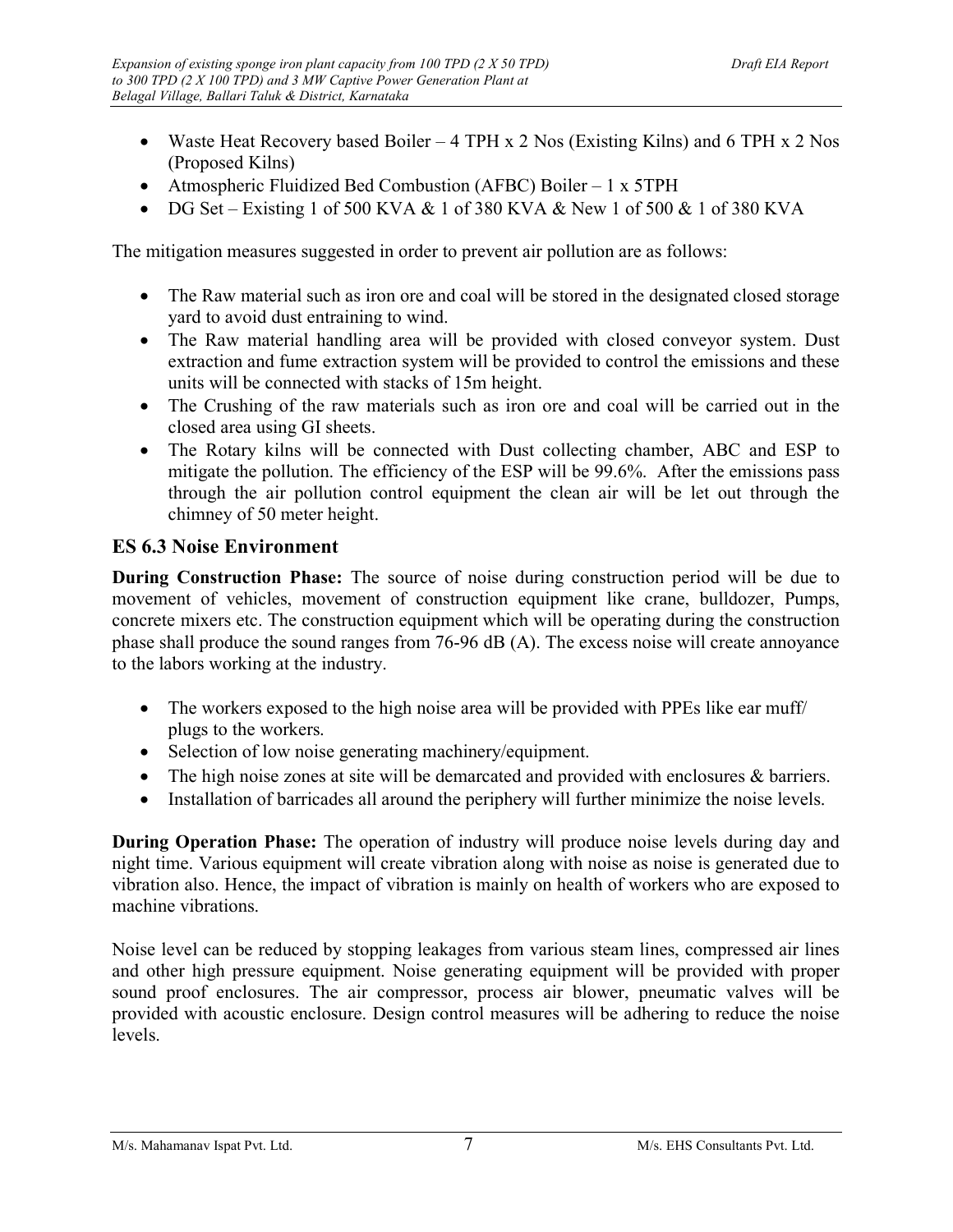### ES 6.4 Water Environment

During Construction Phase: Impact on water quality during construction phase will be mainly due to sewage generated from the labor camp for construction workers. Oil spillages from vehicle and machines like DG sets used during construction phase. Stagnated water in construction premises will result in creation of mosquito's breeding ground and its anticipated impact on health of the workers affecting their performance due to infections spread by disease vectors.

Construction workers involved in construction activities for such industries are comparatively less than that of any other construction projects. Nearly 60 workers will be provided with labour camp facility which will have sufficient toilets, bathrooms, canteen facility etc., they will be provided good quality drinking water facility with onsite WTP with RO plant. Nearly 4.5 KLD is the water consumption, after deducting consumptive losses  $\&$  evaporation losses remaining wastewater generation is nearly 3.6 KLD which will be treated in proposed 10 KLD STP.

During Operation Phase: There is no wastewater generation from the process. Water requirement is for cooling purpose only, water used for cooling is collected in a tank & same is recycled again & again for cooling only which results in minimizing the fresh water demand. Slight quantity of water may be required for top-up purpose. During operation phase major consumption is for the cooling purpose only, which will continuously recycled for the same purpose.

Garland drains will be provided all along the periphery to collect Surface run off to drain out into a pit to settle the suspended solids. This pit also acts as a rainwater harvesting pit to recharge the ground water. Rainwater harvesting will be implemented and the collected water will be used for gardening and dust suppression activities.

### ES 6.5 Hydrology and Geology

The formation of pits and excavation of top soil and weathered portion for formation of pits for foundation. There will be excavation for foot prints, the civil work involved is very less and therefore excavation work is comparatively less. Collapse of top soil and weathered portion and fly rock due to blasting anticipated. Five Recharge pits at favourable places to be constructed with dimensions 6 m X 5 m X 3m depth to recharge the aquifer as part of social responsibility.

### ES 6.6 Biological Environment

During Construction Phase: Proposed project does not include removal of trees. Whereas Trees (49 Nos.) recorded within the periphery of the industry will be retained during construction phase. The Birds, small sized mammals and reptiles will be disturbed in their natural activity and movement due to production of Noise, Air pollution and Water pollution from the proposed industry.

Complete barricades will be installed to avoid the dust dispersal to surrounding area during excavation and construction activity. The trucks carrying construction material will be covered in order to prevent the fugitive emissions. There are no trees proposed for removal however Green belt development will further increase greenery within the project premises. Green belt development activities will be carried out as per CPCB guidelines.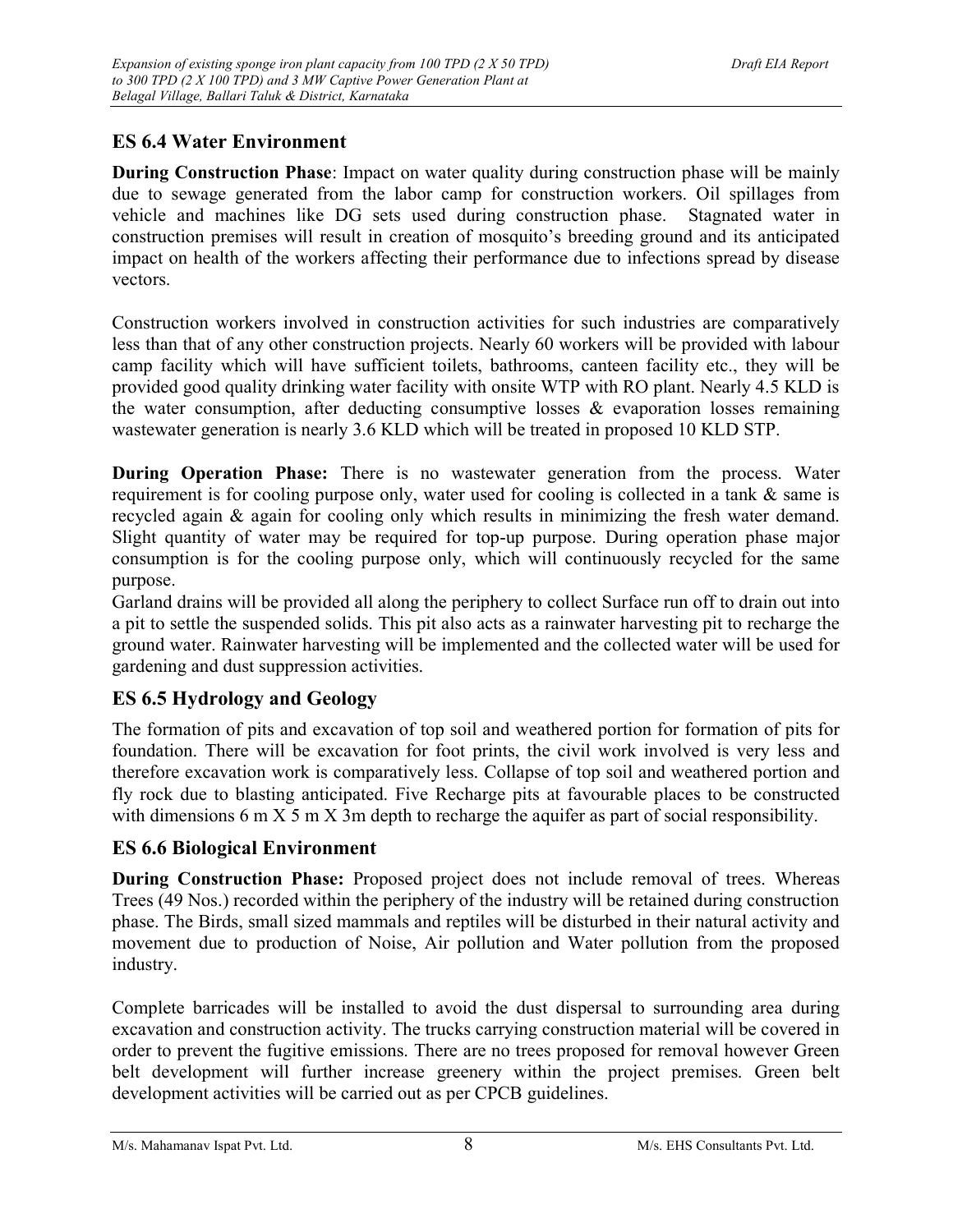During Operation Phase: Deposition of dust on vegetation by industrial activity around the industrial area is anticipated due to movement of vehicles and emission of particulate matter. The vegetation will suffer due to reduced transpiration and may drastically come down. The avifauna may experience disturbance due to the noise generated from various industrial activities. It may be noted that no wastewater will be generated from the process as the water will be used only for cooling purpose & subjected to continuous recirculation.

Vehicular emission will lead to increase in  $SO<sub>2</sub>$  and NOx in the area. The vehicles used for transportation should have valid Pollution Under Control (PUC) certificate. Noise generation due to friction from the machineries / equipment shall be avoided by regular maintenance.

#### ES 6.7 Socio Economic Environment

During Construction Phase: There is no impact on natural resource sustainability, land, human settlement, livelihoods, economic development. Employment generation will be about 100 to 120 unskilled & semi-skilled workers during construction phase.

During Operation Phase: The skill sets of the local residents are expected to improve in keeping with the emerging employment opportunities.

- Installing appropriate Air Pollution Control Equipment (APCE) to check air pollution.
- Organizing periodic health camps in the area to check the occurrence of any respiratory and other related disorders.
- Adopting Government schools and PHCs in the impact zone to reinforce and improve education and healthcare infrastructure.
- Basic amenities need to be improved and social, physical infrastructure to be developed.
- Proper care should be taken to minimize the traffic congestion both during construction and Operation phases.

# ES.7 Environmental Monitoring Program

The environmental monitoring program will be strictly implemented during construction and operation phases which will cost Rs. 18,060 /month during construction phase (Rs. 2,16,720 for 12 months) & Rs. 59,700 /month (Rs. 7,16,400 for 12 months) during operation phase.

Six monthly compliance reports for the EC conditions will be submitted to RO, MoEF&CC, Bengaluru. Further, monthly environmental monitoring reports will be submitted to Regional office, KSPCB, Ballari and Environment statement will be submitted every year to Regional office, KSPCB, Ballari.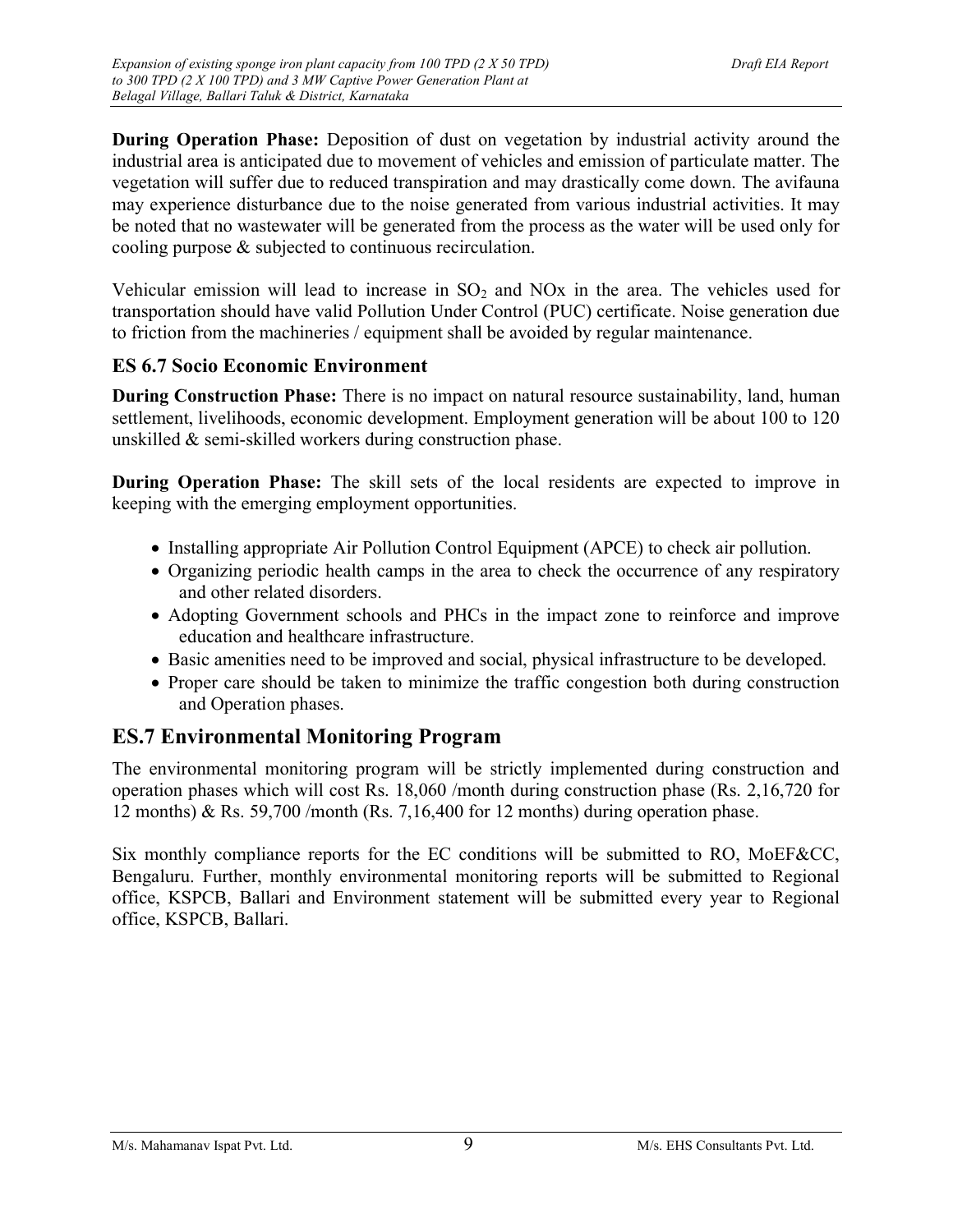# ES. 8 Environment Management Plan (EMP)

The EMP consists of summary of impacts, mitigation measures, and allocation of resources, responsibility and time frame for implementation. The EMP for the project is given below. The responsibility of implementation of EMP lies with M/s. Mahamanav Ispat Pvt. Ltd.

| SL No | Environmental<br><b>Attributes</b>   | <b>Impacts</b>                                                                                                            | <b>Mitigation Measures</b>                                                                                                                                                                                                                                                                                                                                                                                   | <b>Cost for</b><br>Implementation<br>in Lakhs | <b>Time Frame</b>               |  |  |
|-------|--------------------------------------|---------------------------------------------------------------------------------------------------------------------------|--------------------------------------------------------------------------------------------------------------------------------------------------------------------------------------------------------------------------------------------------------------------------------------------------------------------------------------------------------------------------------------------------------------|-----------------------------------------------|---------------------------------|--|--|
|       | A. Construction Phase (Capital Cost) |                                                                                                                           |                                                                                                                                                                                                                                                                                                                                                                                                              |                                               |                                 |  |  |
| 1.    | Air Pollution                        | Increase in Particulate<br>matter due to movement<br>of vehicles and use of<br>DG sets for construction<br>activities.    | • Regular water sprinkling will<br>be carried out to suppress the<br>dust.<br>The DG set will be used only<br>during power failure. Sufficient<br>stack height of 10 m AGL will<br>be provided to DG set. Regular<br>stack monitoring will be<br>carried out to ensure that the<br>emissions are well within the<br>norms                                                                                    | 1.25                                          | During<br>construction<br>phase |  |  |
| 2.    | Noise Levels                         | Increased noise level<br>will have impact on the<br>health of the labourers<br>tranquillity<br>$\&$<br>of<br>surrounding. | Periodic maintenance will be<br>carried out for all high noise<br>generating<br>machinery<br>equipment. It will be also<br>all<br>that<br>ensured<br>such<br>machineries / equipment are of<br>recent vintage and installed on<br>anti-vibrating mountings<br>$\&$<br>with acoustic enclosures.<br>The workers operating on all<br>$\bullet$<br>such machineries will<br>be<br>provided<br>with PPEs<br>like | 2.0                                           | During<br>construction<br>Phase |  |  |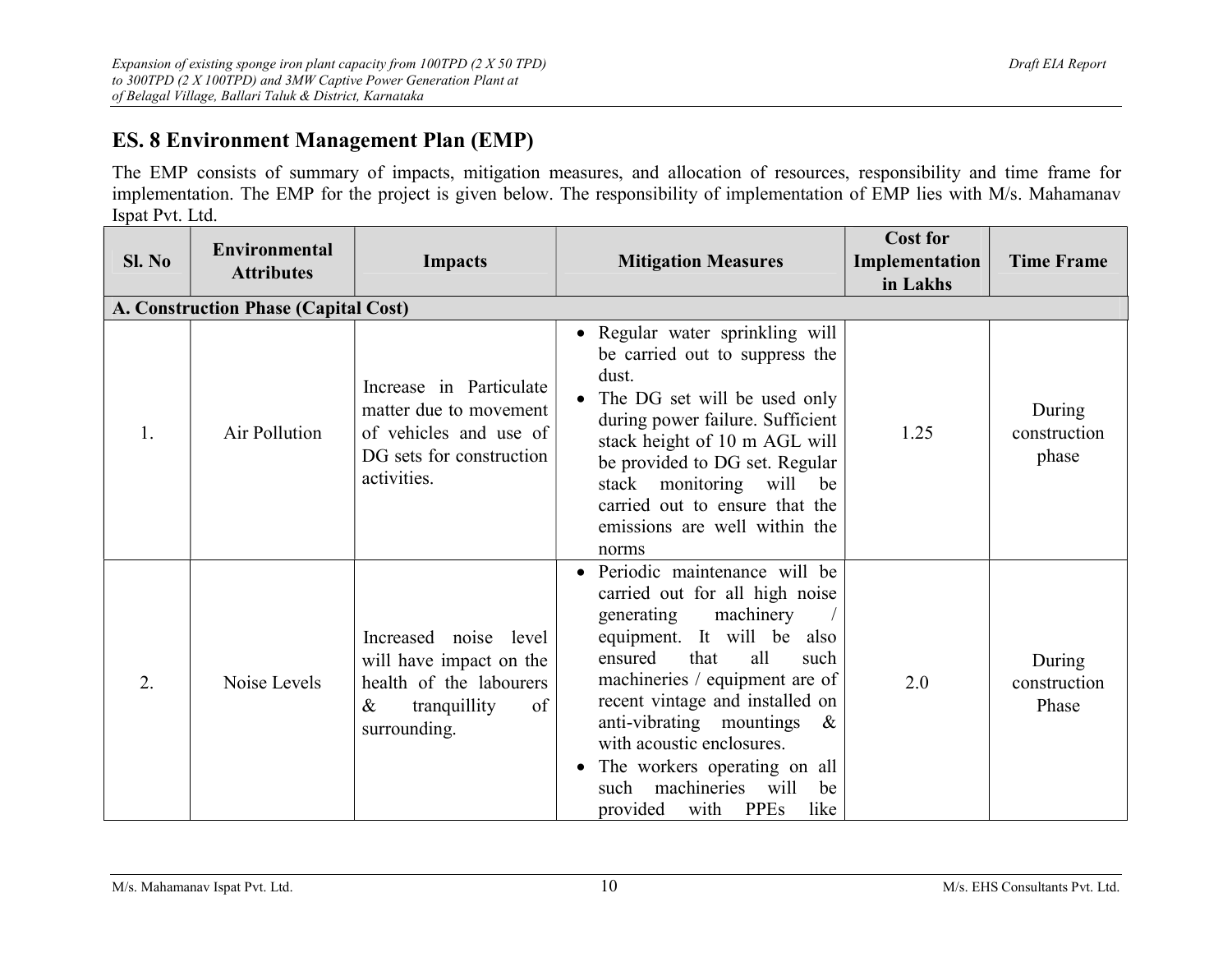| SL No            | <b>Environmental</b><br><b>Attributes</b> | <b>Impacts</b>                                                                                                                                                                                                                                                                                                                             | <b>Mitigation Measures</b>                                                                                                                                                                                                                                                                   | <b>Cost for</b><br>Implementation<br>in Lakhs | <b>Time Frame</b>               |
|------------------|-------------------------------------------|--------------------------------------------------------------------------------------------------------------------------------------------------------------------------------------------------------------------------------------------------------------------------------------------------------------------------------------------|----------------------------------------------------------------------------------------------------------------------------------------------------------------------------------------------------------------------------------------------------------------------------------------------|-----------------------------------------------|---------------------------------|
|                  |                                           |                                                                                                                                                                                                                                                                                                                                            | earmuffs/earplugs etc.,                                                                                                                                                                                                                                                                      |                                               |                                 |
| 3.               | Water quality                             | in<br>Stagnated<br>water<br>construction<br>sites<br>$\&$<br>labour camp will result<br>creation<br>of<br>in<br>breeding<br>mosquitoes<br>ground and impact is<br>anticipated on health of<br>the workers affecting<br>their performance due to<br>infections spread by<br>disease vectors and also<br>unhygienic<br>causes<br>environment | • Temporary garland drainage<br>arrangements will be made<br>around construction site & in<br>Labour<br>avoid<br>camp<br>to<br>stagnation of water.<br>The<br>channelized water will<br>be<br>collected in catch pit & will be<br>used for dust suppression<br>within the construction site. | 6.5                                           | During<br>construction<br>Phase |
| $\overline{4}$ . | Soil                                      | There is no impact on<br>land<br>since<br>the<br>use<br>establishment of<br>the<br>industry is within the<br>industrial<br>existing<br>premises.<br>However,<br>temporary displacement<br>of<br>soil<br>be<br>may<br>envisaged.                                                                                                            | • Excavated earth shall be stored<br>separately and fully utilized for<br>development.<br>green<br>belt<br>Garland<br>drains<br>shall<br>be<br>constructed to arrest the surface<br>run off and soil erosion. The<br>shall be frequently<br>drains<br>desilted for free flow of water.       | 1.0                                           | During<br>construction<br>Phase |
| 5.               | Ecology and<br>Biodiversity               | Slight impact on EB due<br>to construction activity,<br>displacement of habitat,<br>cutting<br>tree<br><b>or</b>                                                                                                                                                                                                                           | • Green belt development is<br>scientifically planned to<br>compensate the impact on EB.<br>• Native species of trees will be                                                                                                                                                                | 5.0                                           | During<br>construction<br>Phase |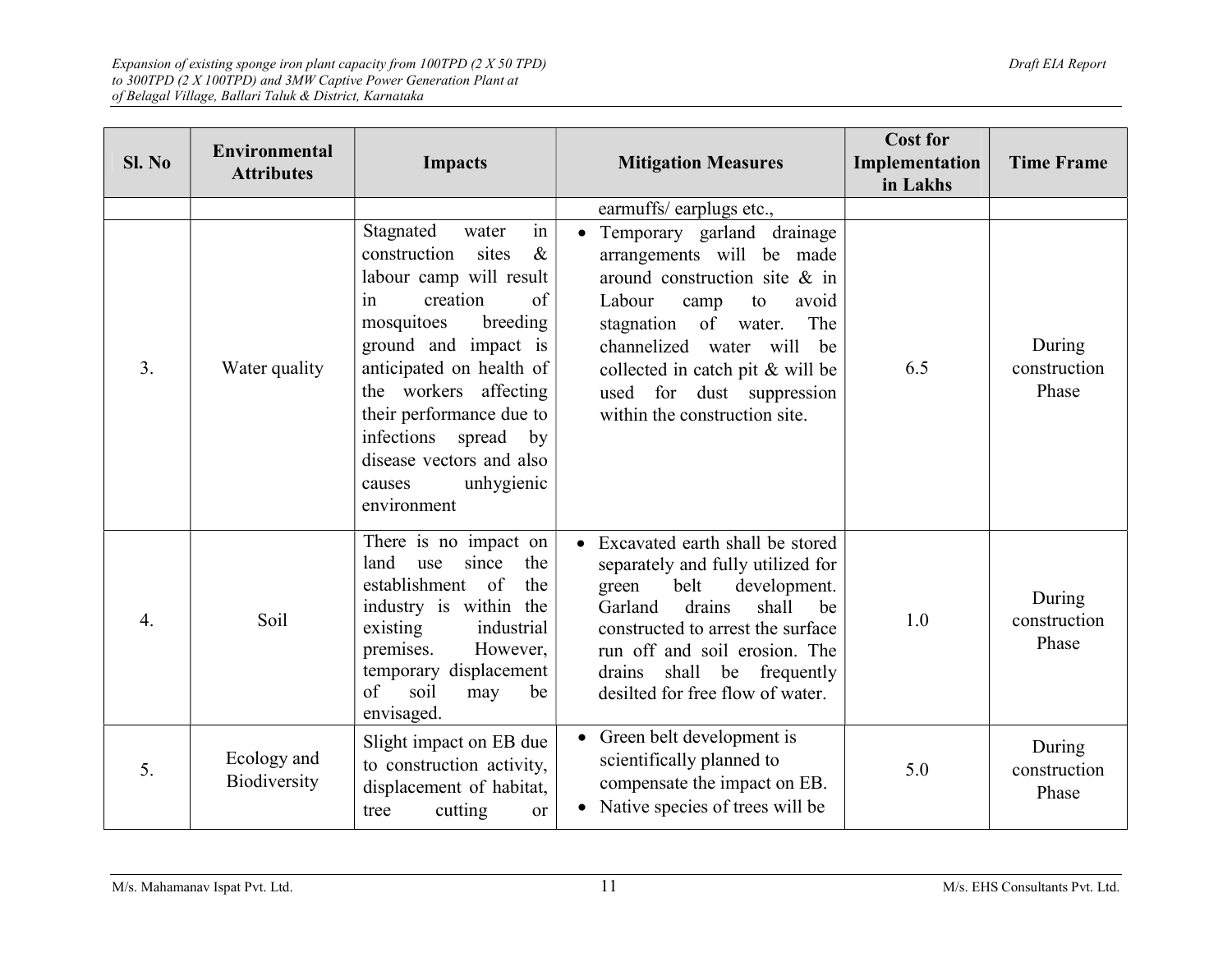|        |                                          |                                                                                                                                                                                                                                               |                                                                                                                                                                                                                                                                                                                                         | <b>Cost for</b>            |                                 |
|--------|------------------------------------------|-----------------------------------------------------------------------------------------------------------------------------------------------------------------------------------------------------------------------------------------------|-----------------------------------------------------------------------------------------------------------------------------------------------------------------------------------------------------------------------------------------------------------------------------------------------------------------------------------------|----------------------------|---------------------------------|
| SI. No | Environmental<br><b>Attributes</b>       | <b>Impacts</b>                                                                                                                                                                                                                                | <b>Mitigation Measures</b>                                                                                                                                                                                                                                                                                                              | Implementation<br>in Lakhs | <b>Time Frame</b>               |
|        |                                          | transplantation etc.,                                                                                                                                                                                                                         | proposed to be planted all<br>along the periphery.                                                                                                                                                                                                                                                                                      |                            |                                 |
| 6.     | Hydrology $&$<br>geology                 | No Impacts                                                                                                                                                                                                                                    | • Rain water harvesting plan will<br>be implemented scientifically.                                                                                                                                                                                                                                                                     | 20                         | During<br>construction<br>Phase |
| 7.     | Traffic<br>Management                    | Increase in dust due to<br>of<br>fast<br>movement<br>vehicles, also due to rise<br>in dust chances of low<br>visibility may result in<br>accidents                                                                                            | · Speed restriction on vehicles<br><15 KMPH same will be<br>ensured by trained securities,<br>• Vehicular movement will be in<br>a staggered manner.<br>· Periodic sprinkling will be<br>carried out to suppress the dust.<br>Asphalting of internal roads<br>within the project site will<br>further minimize the<br>dust<br>emission. | 18.0                       | During<br>construction<br>Phase |
| 8.     | Solid & Hazardous<br>Waste<br>Management | solid<br>The<br>waste<br>generated<br>during<br>will<br>construction<br>be<br>debris,<br>metal<br>scrap,<br>empty paint cans, etc.<br>The<br>municipal<br>solid<br>waste generated from<br>labours colony creates<br>unhygienic conditions in | • The solid waste generated<br>during construction will be<br>debris, metal scrap, empty<br>paint cans, etc., this will be<br>segregated – debris will be<br>utilized for levelling of land<br>formation of roads etc., metal<br>scrap will be stored separately<br>& used as raw material, empty                                       | 0.5                        | During<br>construction<br>Phase |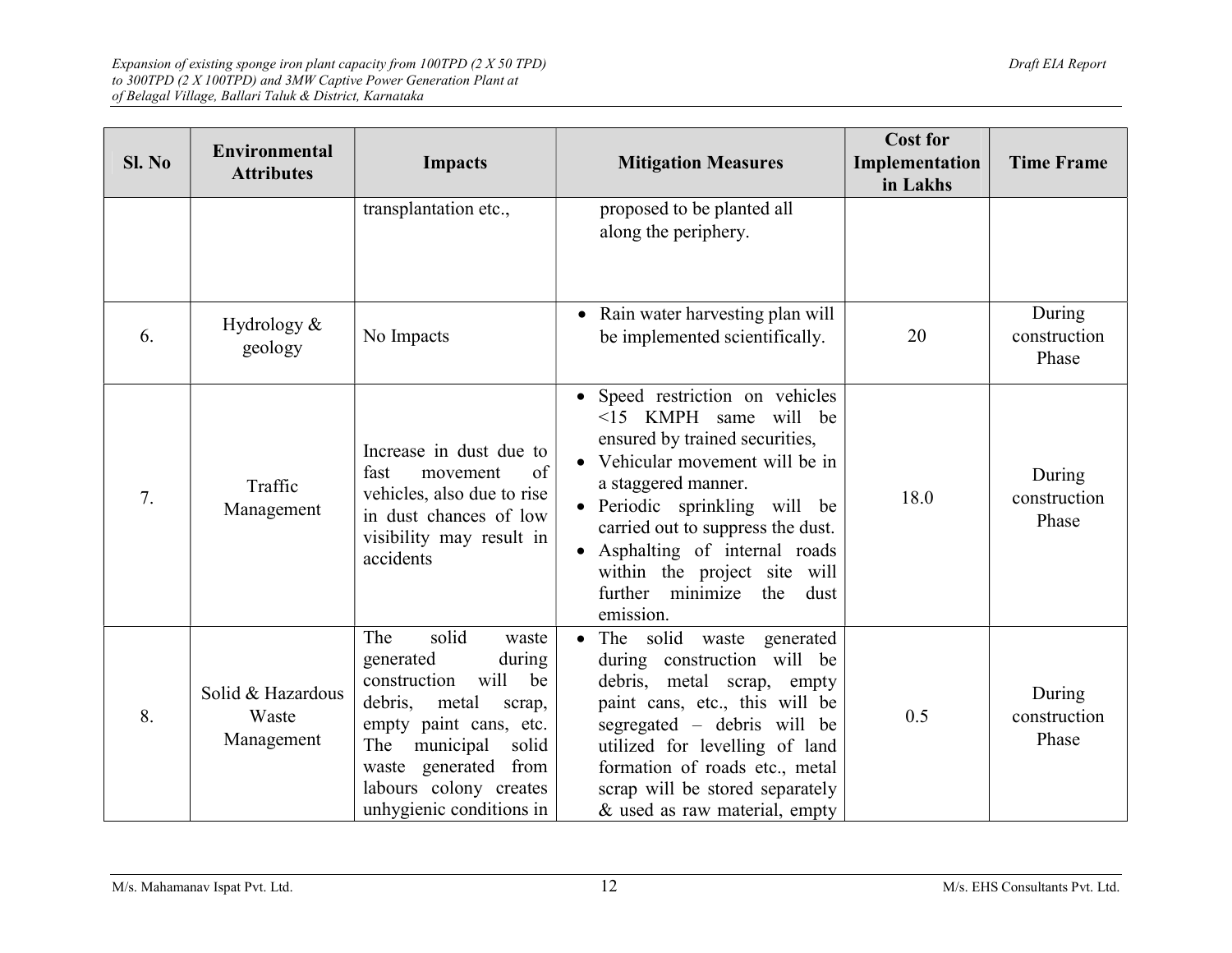| SI. No | <b>Environmental</b><br><b>Attributes</b> | <b>Impacts</b>                                                                                                                                                                                                                                                                                                                                                         | <b>Mitigation Measures</b>                                                                                                                                                                                                                                                                                                                                                                                                                                                                                                                                                                             | <b>Cost for</b><br>Implementation<br>in Lakhs | <b>Time Frame</b>            |
|--------|-------------------------------------------|------------------------------------------------------------------------------------------------------------------------------------------------------------------------------------------------------------------------------------------------------------------------------------------------------------------------------------------------------------------------|--------------------------------------------------------------------------------------------------------------------------------------------------------------------------------------------------------------------------------------------------------------------------------------------------------------------------------------------------------------------------------------------------------------------------------------------------------------------------------------------------------------------------------------------------------------------------------------------------------|-----------------------------------------------|------------------------------|
|        |                                           | vicinity<br>the<br>and<br>improper storage will<br>generate leachate and in<br>turn this would affect<br>surface water quality.                                                                                                                                                                                                                                        | cans will be handed over to<br>authorized<br>recyclers.<br>The<br>municipal solid waste will be<br>segregated in to organic $\&$<br>inorganic, organic will be<br>composted in a small earth pit<br>& in-organic will be handed<br>over to KSPCB approved<br>authorized recyclers.                                                                                                                                                                                                                                                                                                                     |                                               |                              |
|        | <b>B. Operation Phase (Capital Cost)</b>  |                                                                                                                                                                                                                                                                                                                                                                        |                                                                                                                                                                                                                                                                                                                                                                                                                                                                                                                                                                                                        |                                               |                              |
| 1.     | Air Pollution                             | Emissions<br>from<br>$\bullet$<br>Rotary kiln and the<br>vehicular emission<br>add to<br>the<br>air<br>pollution.<br>• Fugitive emissions<br>from handling of<br>sponge iron<br>$\&$<br>other raw materials<br>etc., adds to air<br>pollution & causes<br>breathing<br>discomforts,<br>lung<br>infections<br>and<br>other<br>health<br>in the<br>disorders<br>vicinity | • Sources of air pollution such as<br>Rotary Kiln will be connected<br>to ESP and the cooler discharge<br>unit, coal crushing unit, Iron<br>ore crushing and screening<br>unit, Product separation unit<br>will be connected with the Bag<br>Filters to mitigate the air<br>pollution.<br>The efficiency of the Bag<br>filters is 99% & ESP is 99.6%.<br>Clean air will be let out from<br>the chimney of height 50 M<br>AGL.<br>sprinkling<br>$\bullet$ Water<br>will<br>be<br>carried out thrice a day for<br>suppression of dust.<br>Green belt will be developed<br>all along the periphery of the | 200.0                                         | During<br>Operation<br>Phase |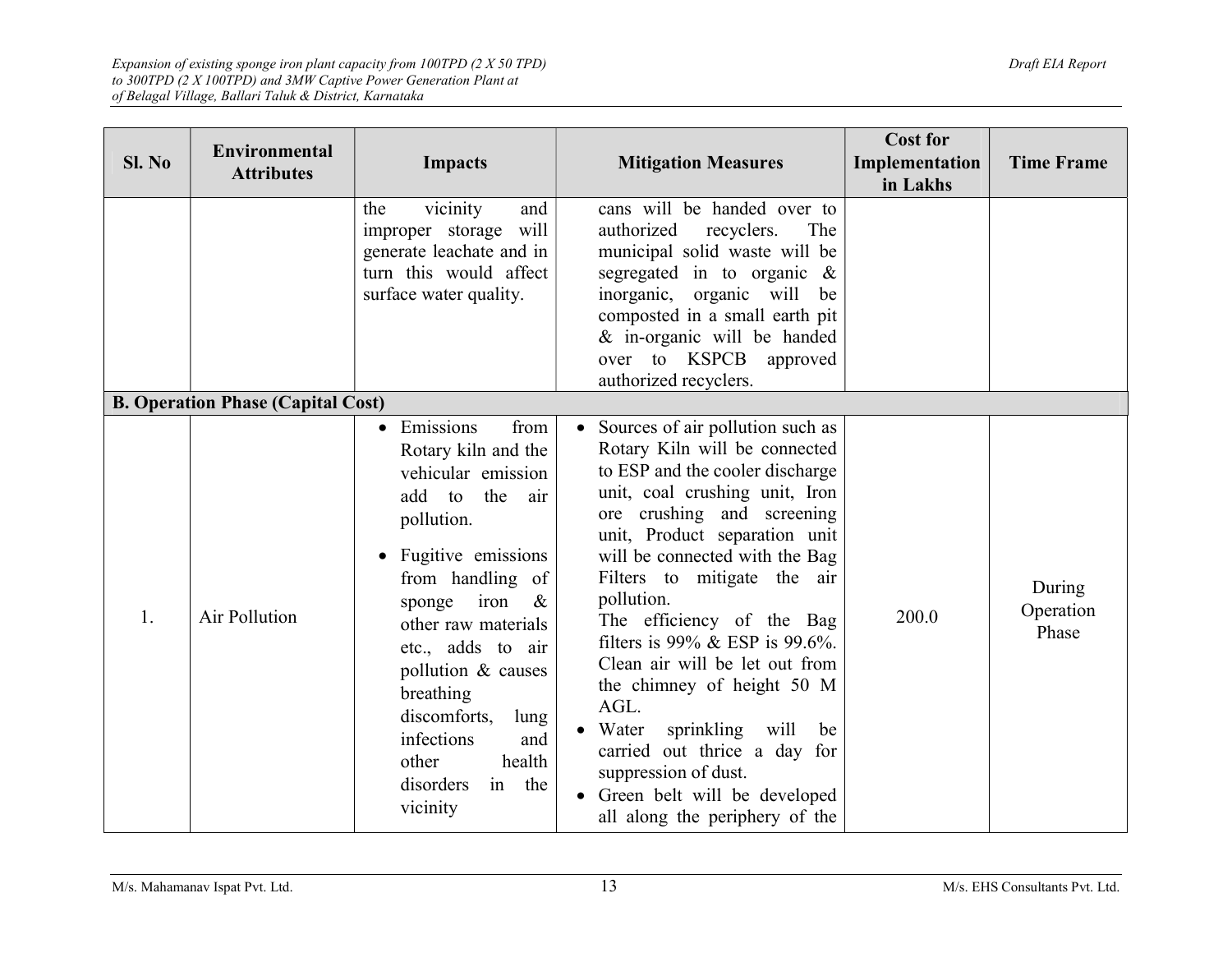| SI. No | <b>Environmental</b><br><b>Attributes</b> | <b>Impacts</b>                                                                                                                                                                      | <b>Mitigation Measures</b>                                                                                                                                                                                                                                                                                                                                     | <b>Cost for</b><br>Implementation<br>in Lakhs | <b>Time Frame</b>            |
|--------|-------------------------------------------|-------------------------------------------------------------------------------------------------------------------------------------------------------------------------------------|----------------------------------------------------------------------------------------------------------------------------------------------------------------------------------------------------------------------------------------------------------------------------------------------------------------------------------------------------------------|-----------------------------------------------|------------------------------|
|        |                                           |                                                                                                                                                                                     | industry to mitigate air/Noise<br>pollution.<br>All the internal roads will be<br>asphalted to control particulate<br>emissions.<br>Regular maintenance of air<br>pollution control equipment<br>will be carried out to ensure<br>effective<br>$\&$<br>proper<br>performance.<br>Complete barricades will be<br>installed<br>all<br>around<br>the<br>periphery |                                               |                              |
| 2.     | Noise Levels                              | Prolonged exposure will<br>lead<br>hearing<br>to<br>difficulty,<br>sleep<br>deprivation,<br>fatigue,<br>stress,<br>poor<br>concentration,<br>performance losses in<br>the workplace | • The workers in the plant<br>premises will be provided with<br>proper PPEs which include<br>earmuffs / earplugs.<br>• Noise generating equipment<br>will be installed<br>on anti-<br>vibrating mountings & with<br>acoustic enclosures.                                                                                                                       | 9.0                                           | During<br>Operation<br>Phase |
| 3.     | Water quality                             | Total water requirement<br>for the project is 173.25<br>KL. Use of water is for<br>cooling purpose and for<br>domestic purpose.                                                     | is<br>• There<br>wastewater<br>no<br>generation from the process;<br>water usage is only for cooling<br>purpose same water will be<br>collected in a sump and<br>recycled again & again for the<br>same cooling purpose, there                                                                                                                                 | 14                                            | During<br>Operation<br>Phase |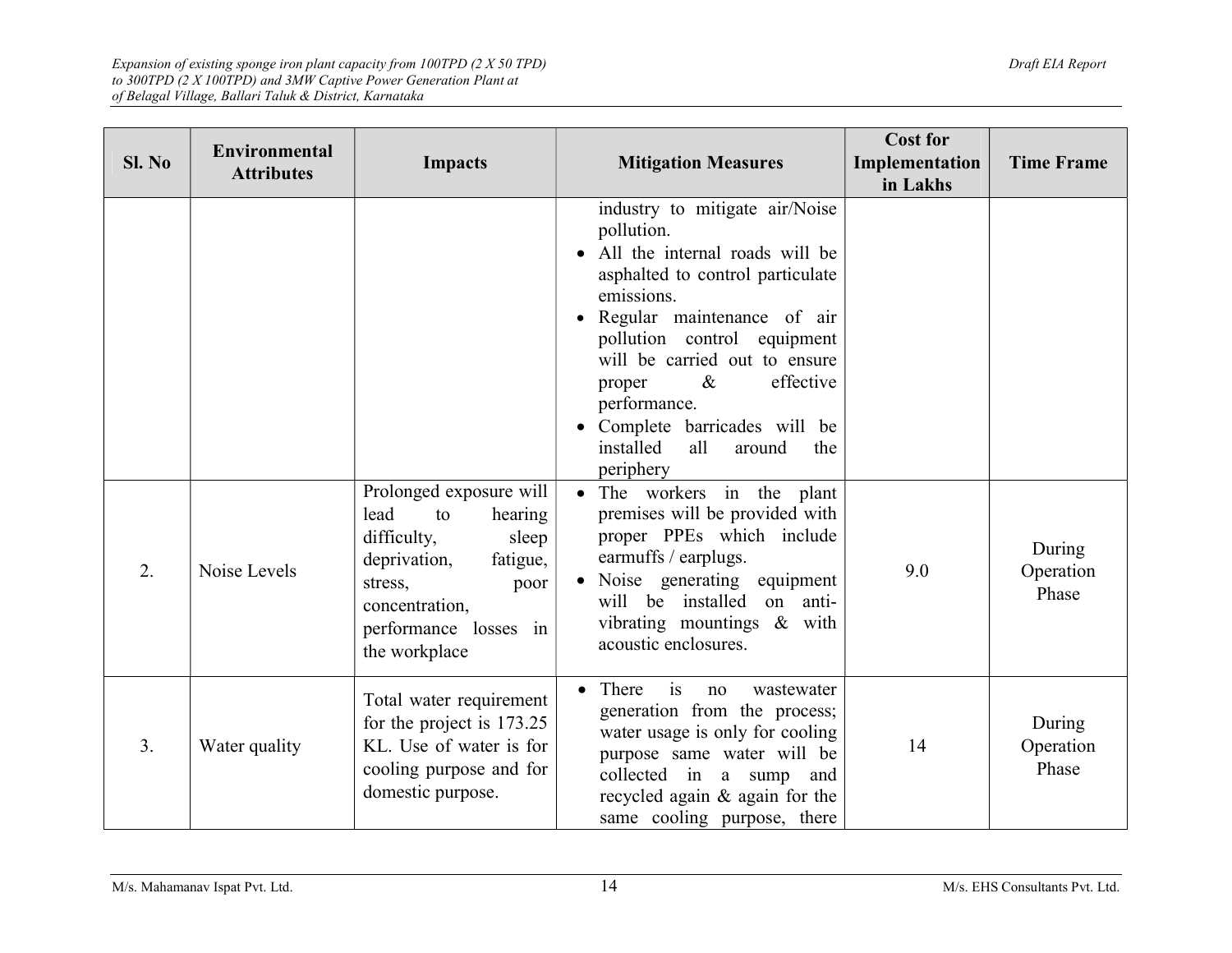| Sl. No           | <b>Environmental</b><br><b>Attributes</b> | <b>Impacts</b>                                                                                                                                            | <b>Mitigation Measures</b>                                                                                                                                                                                                                                                                                                                                                                                                                                                                                                                                                                                                                                                 | <b>Cost for</b><br>Implementation<br>in Lakhs | <b>Time Frame</b>            |
|------------------|-------------------------------------------|-----------------------------------------------------------------------------------------------------------------------------------------------------------|----------------------------------------------------------------------------------------------------------------------------------------------------------------------------------------------------------------------------------------------------------------------------------------------------------------------------------------------------------------------------------------------------------------------------------------------------------------------------------------------------------------------------------------------------------------------------------------------------------------------------------------------------------------------------|-----------------------------------------------|------------------------------|
|                  |                                           |                                                                                                                                                           | slight<br>be<br>water<br>may<br>requirement for top up.<br>Thus<br>minimizes the fresh water<br>demands.<br>Sewage will be treated in<br>10KLD STP                                                                                                                                                                                                                                                                                                                                                                                                                                                                                                                         |                                               |                              |
| $\overline{4}$ . | Ecology and<br>Biodiversity               | Positive Impact                                                                                                                                           | • Green belt development $&$ its<br>maintenance                                                                                                                                                                                                                                                                                                                                                                                                                                                                                                                                                                                                                            | 3.0                                           | During<br>Operation<br>Phase |
| 5.               | Solid waste                               | Iron Ore Fines<br>Char<br>Ash / ESP dust/<br>Bag filter dust<br>Used batteries,<br>Used Oil,<br>Oil Soaked Cotton<br>Waste<br>Empty<br>Barrels/Containers | • The Iron ore fines will be sold<br>to the local pellet plant.<br>• The char will be used in the<br>AFBC boiler.<br>• The Ash will be sold to brick<br>manufacturing unit / cement<br>plants / Agarbatti industries.<br>• Batteries will be given back to<br>battery manufacturers.<br>Used oil & Oil soaked cotton<br>waste will be stored at an<br>identified place in a leak proof<br>containers & will be disposed<br>to KSPCB authorised dealers.<br>Municipal Solid waste will be<br>$\bullet$<br>segregated into organic & in-<br>organic, organic waste will be<br>composted in earth pits using<br>wormy composting method and<br>inorganic waste will be handed | 3.0                                           | During<br>Operation<br>Phase |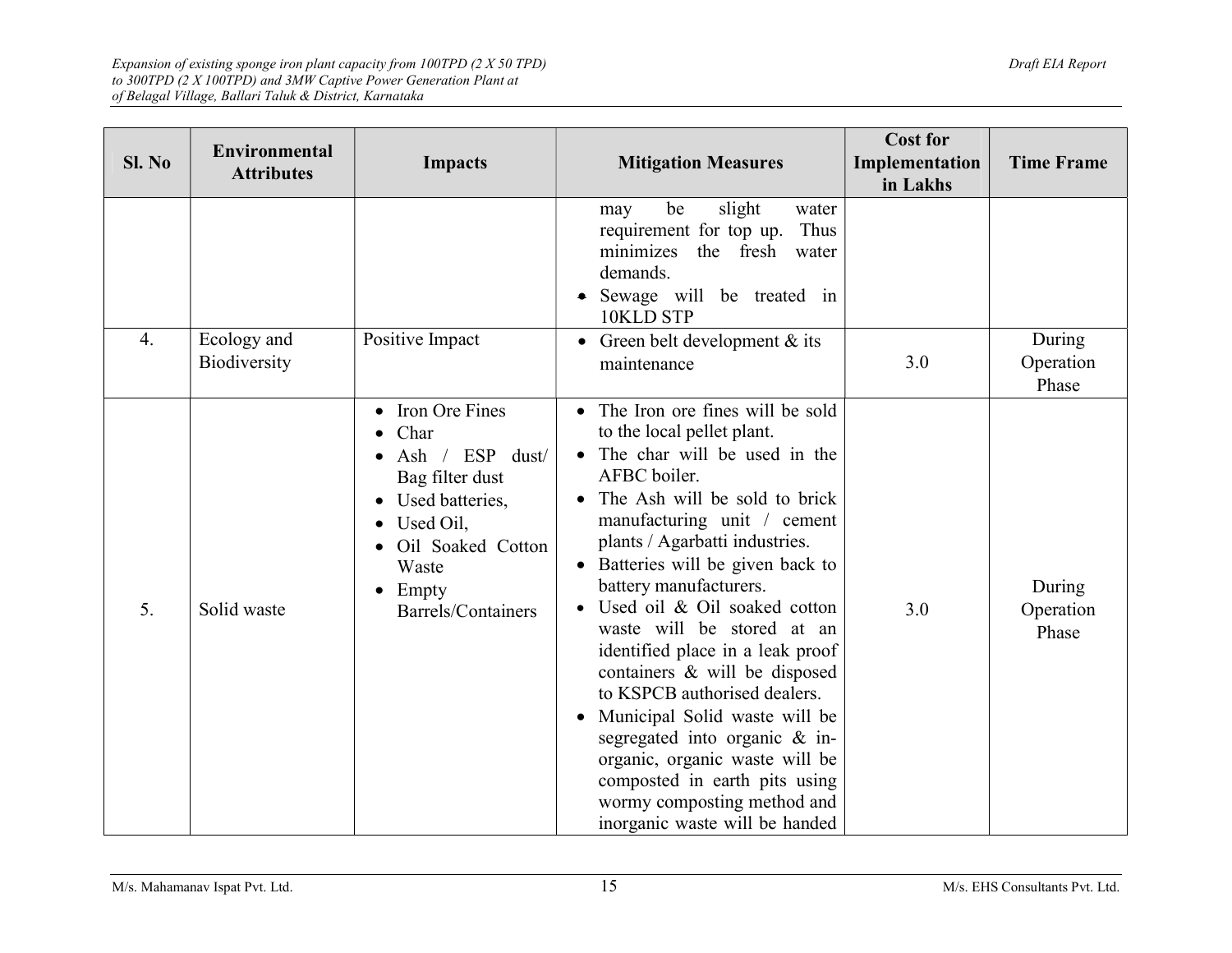| Sl. No | <b>Environmental</b><br><b>Attributes</b> | <b>Impacts</b>                                                            | <b>Mitigation Measures</b>                                                                                                                                                                                                                                                                                                                                                                                                                                                                                                                                                                                                                  | <b>Cost for</b><br>Implementation<br>in Lakhs | <b>Time Frame</b>            |
|--------|-------------------------------------------|---------------------------------------------------------------------------|---------------------------------------------------------------------------------------------------------------------------------------------------------------------------------------------------------------------------------------------------------------------------------------------------------------------------------------------------------------------------------------------------------------------------------------------------------------------------------------------------------------------------------------------------------------------------------------------------------------------------------------------|-----------------------------------------------|------------------------------|
|        |                                           |                                                                           | Ballari<br>Municipal<br>to<br>over<br>Corporation.                                                                                                                                                                                                                                                                                                                                                                                                                                                                                                                                                                                          |                                               |                              |
| 6.     | Risk & hazards                            | Health<br>impacts<br>on<br>employees workers and<br>surrounding villagers | • Medical<br>examinations<br>periodically<br>the<br>as<br>per<br>Factories<br>1948<br>and<br>act<br>Karnataka Factory rules 1969<br>Personnel<br>Protection<br>(safety)<br>equipment<br>shoes,<br>goggles, respirators/<br>masks,<br>Aprons etc.)<br>Maintenance of Occupational<br>Health Centre and First aid kits<br>Training to<br>workers<br>on<br>firefighting, use of PPE's,<br>emergency preparedness and<br>first aid<br>Visual signage and posters<br>display to create awareness on<br>health and safety topics<br>Environment monitoring in the<br>workplace<br>(Indoor<br>air<br>monitoring, Particulate matter,<br>VOCs etc.) | 10.0                                          | During<br>Operation<br>Phase |
| 7.     | Hydrology $&$<br>geology                  | Positive Impact                                                           | Rainwater harvesting plan will<br>be implemented scientifically.<br>Roof run off & surface runoff<br>will be segregated & collected<br>in separate sumps. Roof runoff<br>will be used for non-potable                                                                                                                                                                                                                                                                                                                                                                                                                                       | 10.0                                          |                              |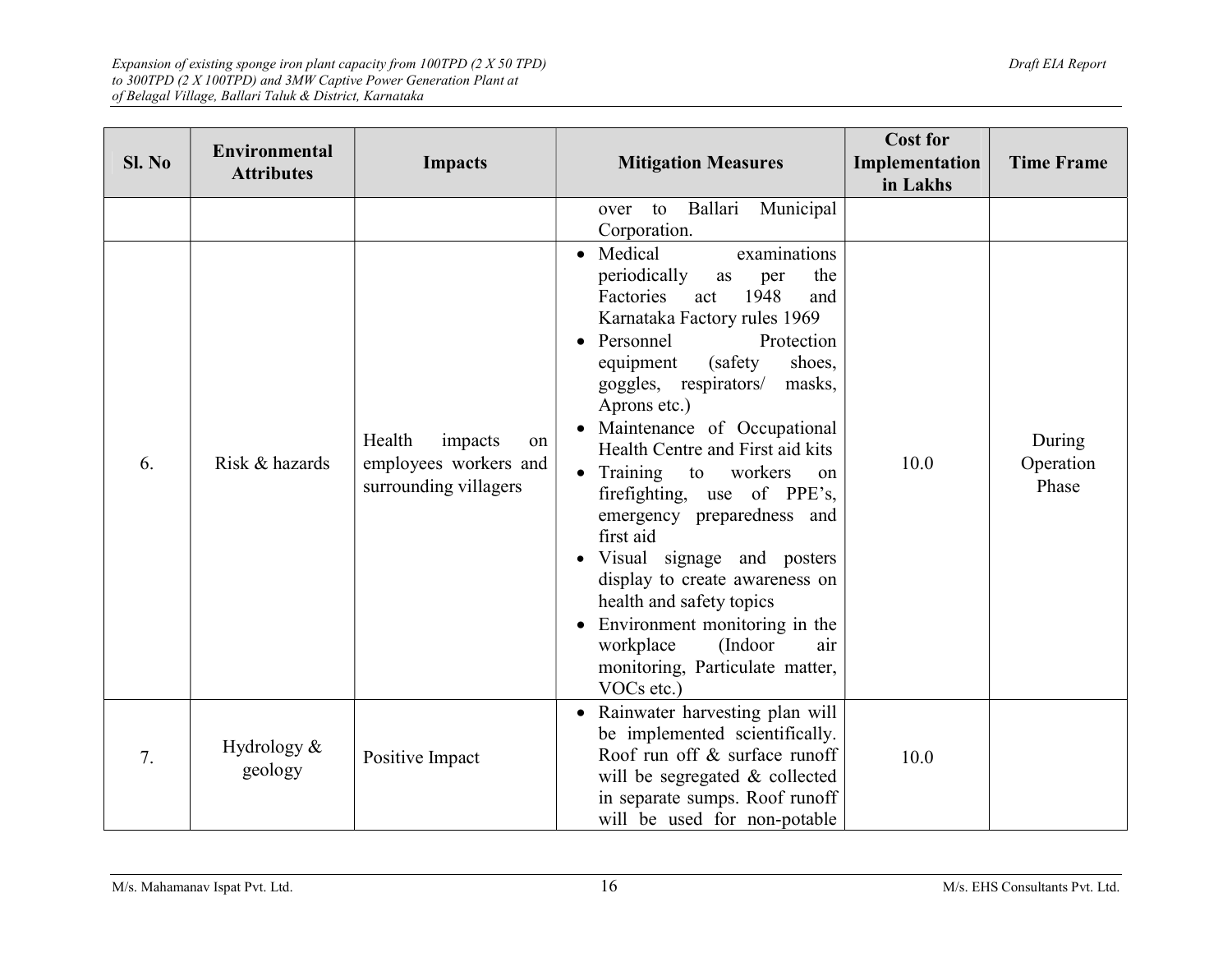| SI. No | <b>Environmental</b><br><b>Attributes</b> | <b>Impacts</b>               | <b>Mitigation Measures</b>                                                                                                                                                                                                                                                                                                                                                                                                  | <b>Cost for</b><br>Implementation<br>in Lakhs | <b>Time Frame</b>            |
|--------|-------------------------------------------|------------------------------|-----------------------------------------------------------------------------------------------------------------------------------------------------------------------------------------------------------------------------------------------------------------------------------------------------------------------------------------------------------------------------------------------------------------------------|-----------------------------------------------|------------------------------|
|        |                                           |                              | purposes & surface runoff will<br>be connected to ground water<br>recharge pits.<br>Garland drainage arrangements<br>will be made around Project<br>site to avoid stagnation of<br>water. The channelized water<br>will be collected in catch pit &<br>be<br>used<br>for<br>will<br>dust<br>within<br>suppression<br>the<br>construction site<br>Due to expansion project local                                             |                                               |                              |
| 8.     | Socio-economic<br>Environment             | Positive impact<br>$\bullet$ | people will get permanent<br>jobs,<br>Socio-economic statue of the<br>surrounding<br>will<br>people<br>improve.<br>Business opportunity for small<br>vendors will further improve<br>the economical status<br>Conducting health camps for<br>employees<br>$\&$<br>their<br>the<br>dependents, improvement of<br>infrastructure<br>school<br>and<br>provisions of water purifiers<br>for drinking to surrounding<br>schools. | 5.0                                           | During<br>Operation<br>Phase |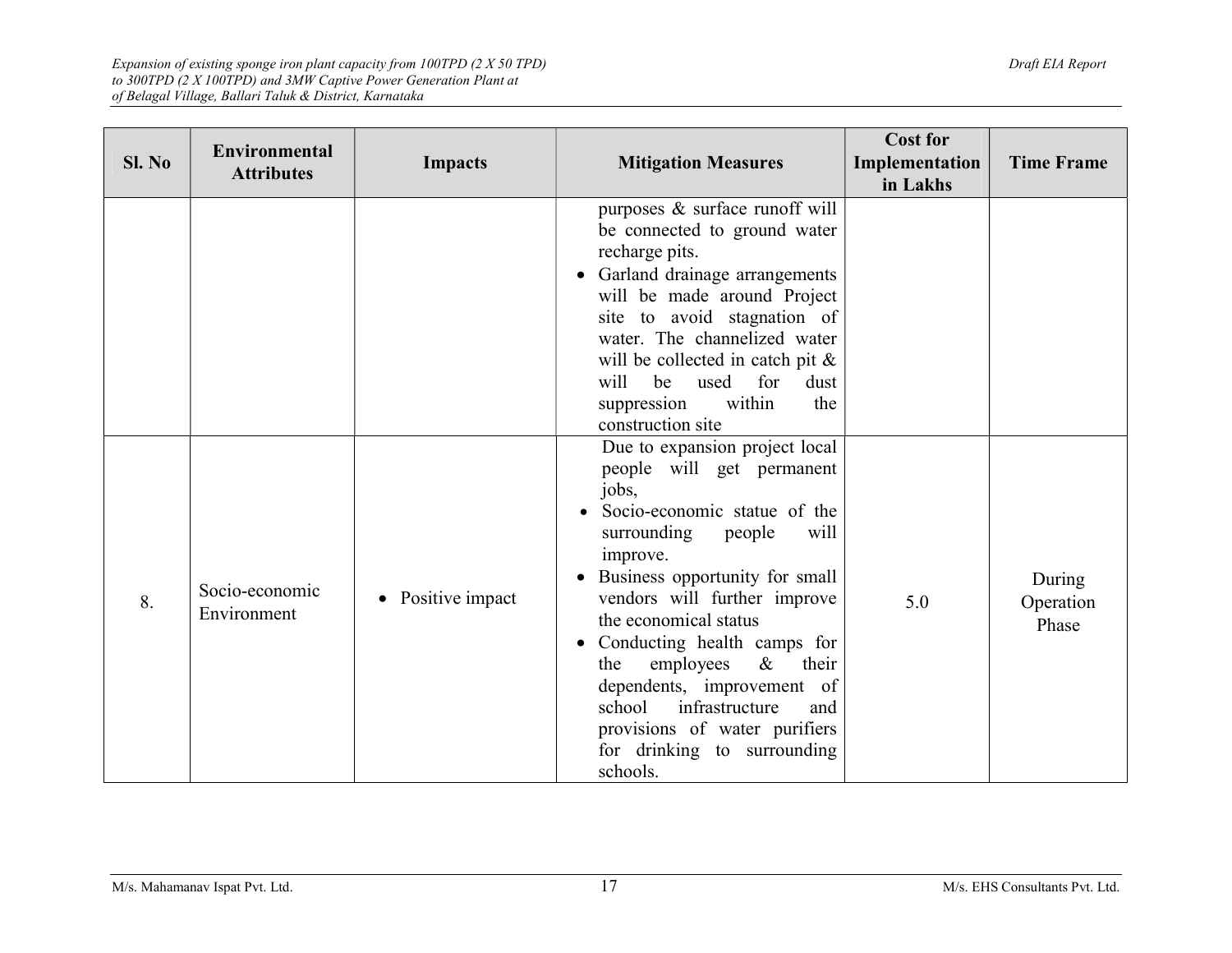| SL No | Environmental<br><b>Attributes</b> | Impacts                                       | <b>Mitigation Measures</b>                                     | <b>Cost for</b><br>Implementation<br>in Lakhs | <b>Time Frame</b>            |
|-------|------------------------------------|-----------------------------------------------|----------------------------------------------------------------|-----------------------------------------------|------------------------------|
|       | Energy<br>Conservation<br>measures | Positive impact due to<br>use of solar energy | • Provision of Solar lighting will<br>be made at project site. | 3.0                                           | During<br>Operation<br>Phase |